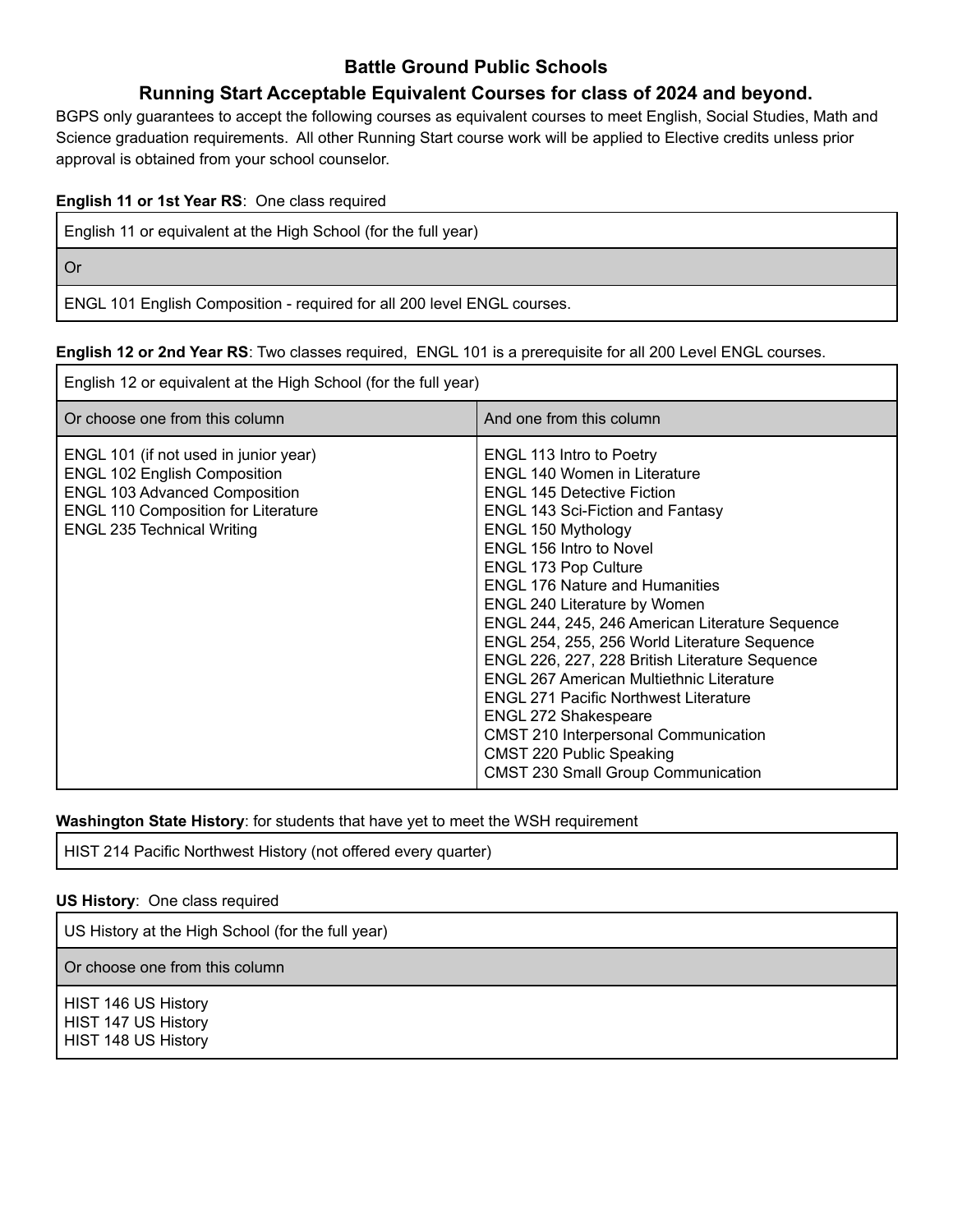### **Civics and Contemporary World History, Geography & Problems**

| Civics (1 Semester) and Contemporary World Problems (1 Semester) or equivalents at the High School |                                                                                                                                                                                                                                                                                                                                                                          |  |
|----------------------------------------------------------------------------------------------------|--------------------------------------------------------------------------------------------------------------------------------------------------------------------------------------------------------------------------------------------------------------------------------------------------------------------------------------------------------------------------|--|
| Or choose one from this column                                                                     | And one from this column                                                                                                                                                                                                                                                                                                                                                 |  |
| POLS 111 American National Government and Politics<br>POLS 131 State and Local Government          | GEOG 207 Economic Geography<br>ECON 101 Intro to Economics<br>ECON 201 MicroEconomics<br>ECON 202 MacroEconomics<br>ECON 120 International Economics<br>POLS 203 International Relations<br>BUS 105 Intro to International Business<br>POLS 220 Geopolitics of the Middle East<br>WS 201 Women Around the World<br>SOC 101 Intro to Sociology<br>SOC 102 Social Problems |  |

**Math**: Any math course 100 level and above will count as an Algebra II equivalent or 3rd year math requirement.

| Math<br>ı Requirement Completed.<br>course(s) taken<br>Math o |
|---------------------------------------------------------------|
|---------------------------------------------------------------|

**Science**: Third credit of science required, courses coded ASTR, ANTH215, ANTH245, BIOL, CHEM, CSE, ENVS, GEOL, METR, OCEA, PHSC, PHYS 100 level or above

| Science Requirement Completed | Science course(s) taken |
|-------------------------------|-------------------------|
|-------------------------------|-------------------------|

**Fine Arts**: Two credits of Fine Art required for graduation, or one fine art and one personalized pathway. Courses coded ART, DRMA, MUSC, or MUSCA 100 level or above

| Fine Arts Requirement Completed | Fine Art course(s) taken |
|---------------------------------|--------------------------|
|                                 |                          |

**World Language**: Two credits of World Language or 2 credits of Personalized Pathway required for graduation. Courses coded ASL, CHIN, JAPN, SPAN 100 level or above

| World Language Requirement Completed | WL course(s) taken |
|--------------------------------------|--------------------|
|--------------------------------------|--------------------|

### **Health:** .5 credit of Health is required for graduation. Courses coded HLT 100 level or above

| Health Requirement Completed | Health course taken |
|------------------------------|---------------------|
|                              |                     |

### **Physical Education:** 1.5 credits are required for graduation. Courses coded PE, PEDNC, PEMAR, or HPE

| ' Phvsica∟<br>5ompleted<br>.<br>≞ducation<br>Requirement | . .<br>такег |
|----------------------------------------------------------|--------------|
|----------------------------------------------------------|--------------|

**Career and Technical Education (CTE) Courses:** 1 credit is required for graduation. If a course is three college credits or less, two courses must be taken to meet the 1 high school credit requirement.